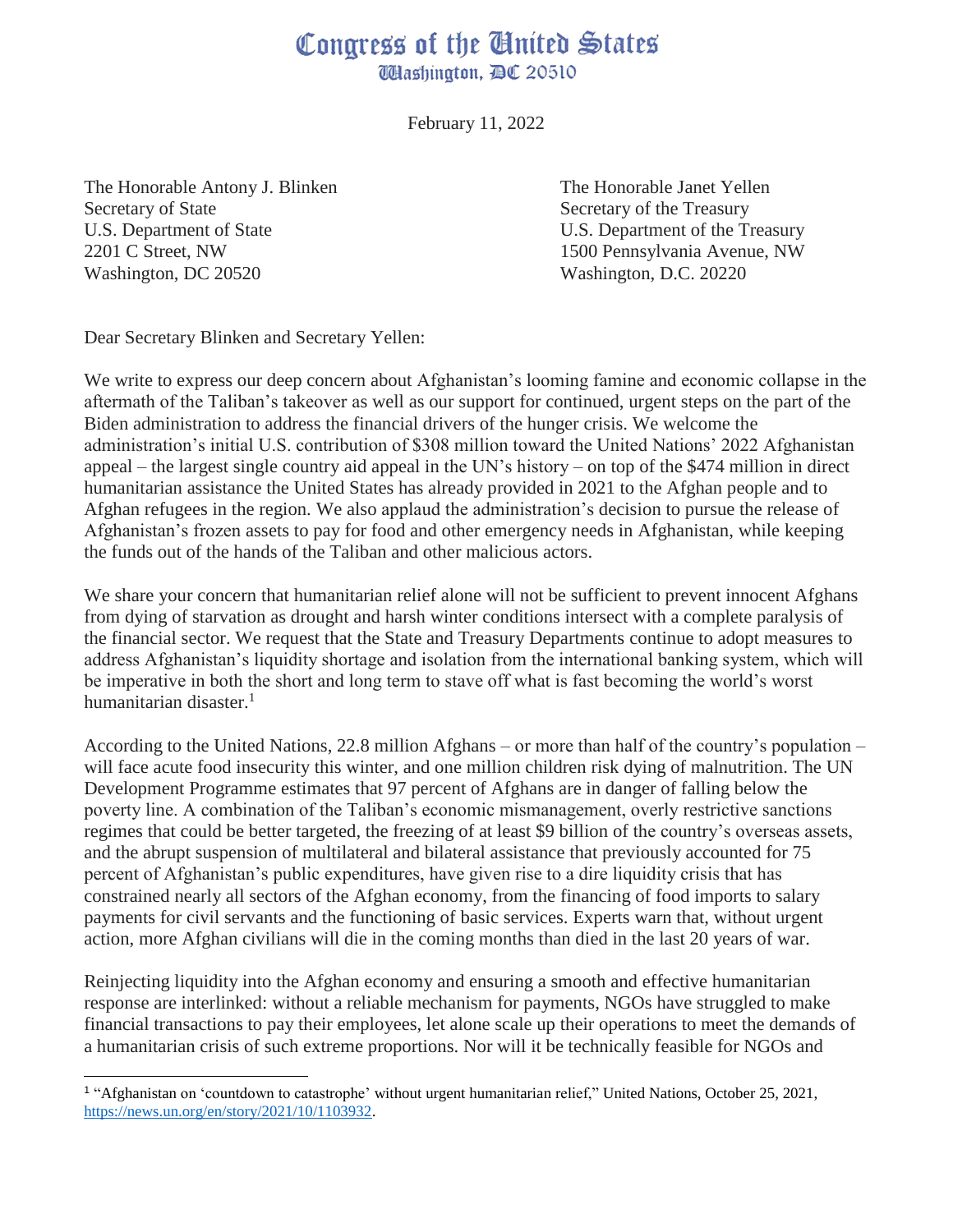humanitarian partners to cover the entirety of Afghanistan's food supply. In both the immediate and long term, Afghans need not just bags of flour but also a viable currency, access to the international financial system as well as international reserve assets, and trade financing to support food sales and essential government-run services. To build on your efforts, we recommend the following steps that we believe are truly commensurate with the scale and urgency of the country's economic freefall, and avoid emboldening an odious regime like the Taliban:

- *Further Clarify U.S. Sanctions Authorities:* We welcome the general licenses issued by the Treasury Department's Office of Foreign Assets Control (OFAC) to date to help facilitate the free flow of humanitarian aid into Afghanistan. Nonetheless, U.S. sanctions have left international banks and suppliers risk-averse to conducting transactions in or linked to Afghanistan without a clear policy objective. As a next step, OFAC should provide additional guidance and comfort letters to banks and humanitarian suppliers clarifying U.S. sanctions apply only to listed Taliban members and the Haqqani network rather than the entire Afghan government. Implemented with proper oversight, such guidance would help mitigate the chilling effect of U.S. sanctions restrictions on foreign banks and businesses, while offering Afghan banks access to their overseas holdings and to the global financial system. To complement OFAC's efforts, the State Department should also consider amending the outdated 2002 definition of "the Taliban" under Executive Order 13268 to distinguish the sanctions regime from humanitarian aid efforts. OFAC should also issue additional general licenses that allow for activities such as development aid, overflight fees, electricity purchases, and the regular trade of commercial goods, all of which could ease humanitarian operations.
- *Signal United States Support for Alternative Sources of Liquidity into Afghanistan:* Combined with the suspension of most donor assistance, the withholding of Afghanistan's foreign exchange assets has all but crippled the Afghan central bank, precipitating a severe cash shortage, rampant inflation, currency depreciation, and scarcities of food and medicine. The disintegration of the country's banking system has impeded Afghan citizens, businesses, and humanitarian organizations from withdrawing cash and paying salaries, and Afghan families from buying food, medicine, and other vital staples. We are encouraged by the State Department's reported support for the UN and World Bank's humanitarian exchange facility and by the administration's decision to release frozen Afghan central bank assets held by the Federal Reserve Bank of New York to fund urgent humanitarian needs. We also support the administration's continued diplomatic efforts with multilateral partners and other Western donors to establish additional sources of liquidity, with sufficient safeguards in place to circumvent Taliban incompetence or misappropriation.

In the first instance, with appropriate controls in place, the United States should support an independent and technocratic Afghan central bank free from Taliban interference. <sup>2</sup> Where possible, the U.S. should prioritize efforts to find new ways of working within existing institutions like the Central Bank—with enhanced oversight and safeguards in place—to avoid the immense challenges of building up entirely new mechanisms and potential pitfalls of parallel economic systems as we have seen in countries like Yemen. One strong proposal is to allow the monthly release of small tranches of frozen assets in quantities necessary to permit the central bank to conduct monetary policy and avert a collapse of the financial system, while maintaining the ability to end such

<sup>2</sup> Alex Zerden, "Reassessing Counter Terrorism Financing in a Taliban-Controlled Afghanistan," *Just Security*, September 17, 2021, [https://www.justsecurity.org/78221/reassessing-counter-terrorism-financing-in-a-taliban-controlled-afghanistan.](https://www.justsecurity.org/78221/reassessing-counter-terrorism-financing-in-a-taliban-controlled-afghanistan)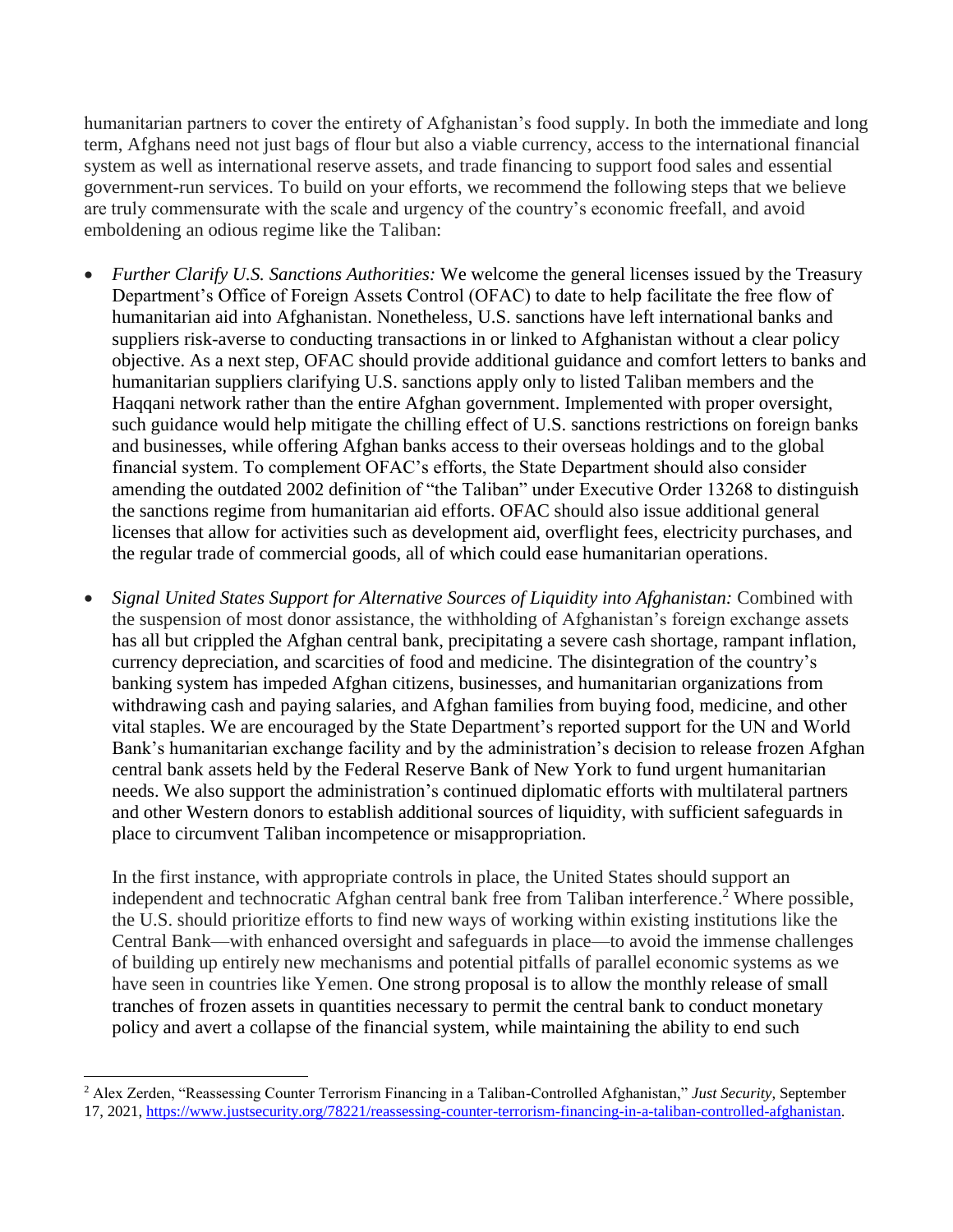transfers immediately if the money were diverted for other purposes.<sup>3</sup> In the event of Taliban obstruction, however, another option could be to explore alternative solutions to inject liquidity into the economy quickly, including through private banks in Afghanistan or by temporarily deputizing an Afghan private bank to assume some of the core functions of the central banking system.<sup>4</sup> Other smaller scale solutions include unfreezing the foreign assets of certain verified Afghan individuals and corporations. 5

- *Support the World Bank's Timely and Full Release of Unspent Funds from the Afghan Reconstruction Trust Fund:* As the largest shareholder at the World Bank, International Monetary Fund, and Asian Development Bank, the United States should exercise its clout at international financial institutions to encourage a reboot of multilateral Afghanistan financing, with appropriate safeguards to prevent, to the maximum extent possible, the diversion of funds by the Taliban. We welcome the United States' support for the World Bank's initial transfer of \$280 million from the \$1.5 billion Afghanistan Reconstruction Trust Fund (ARTF), the coordinated financing mechanism that was the largest source of development funding for the previous government. The Biden administration should build on that step by signaling U.S. support for the full release of remaining ARTF funds, and make clear that it will not block disbursements for basic services delivered by Afghan government ministries, on which the Afghan people also depend.
- *Make a Sizeable Contribution to the UN's 2022 Humanitarian Appeal:* Finally, the United States should pledge additional emergency funding toward the United Nations' 2022 humanitarian aid appeal, and dedicate the necessary diplomatic capital to encourage Western partners to contribute their fair share, while ensuring appropriate oversight safeguards accompany the disbursements. While not a silver bullet, humanitarian relief remains an important stopgap that will provide lifesaving food assistance, shelter, and salary payments to the Afghan people – especially if paired with liquidity-focused measures and sanctions guidance that will ease cash obstacles hobbling humanitarian operations and position NGOs to increase the scale of their humanitarian response. The sooner donors can make these pledges, the more likely humanitarian organizations will be able to prepare for a massive scale up of their operations.

The political and technical challenges of unlocking international financing in Afghanistan – while ensuring that such financing reaches the Afghan people directly – are onerous. Yet the humanitarian and national security consequences of a prolonged liquidity crisis are far worse: manmade famine, forced migration, increased drug production, and a heightened threat from transnational jihadist groups operating from Afghanistan. The burdens of universal poverty are certain to fall most heavily on women, girls, and other vulnerable members of Afghan society who the Biden administration has pledged to help protect.

We look forward to working with you on this urgent issue.

[https://www.lawfareblog.com/establishing-humanitarian-financial-corridor-afghanistan.](https://www.lawfareblog.com/establishing-humanitarian-financial-corridor-afghanistan) 

 $\overline{a}$ <sup>3</sup> The Editorial Board, "Let Innocent Afghans Have their Money," *The New York Times,* January 14, 2022, [https://www.nytimes.com/2022/01/14/opinion/afghanistan-bank-money.html?referringSource=articleShare.](https://www.nytimes.com/2022/01/14/opinion/afghanistan-bank-money.html?referringSource=articleShare) <sup>4</sup> Alex Zerden, "Establishing a Humanitarian Financial Corridor for Afghanistan," *Lawfare*, November 15, 2021,

<sup>5</sup> Anthony Faiola, "How to Help Afghans without Aiding the Taliban," *Washington Post*, January 19, 2022, [https://www.washingtonpost.com/world/2022/01/19/how-help-afghans-without-aiding-taliban/.](https://www.washingtonpost.com/world/2022/01/19/how-help-afghans-without-aiding-taliban/)